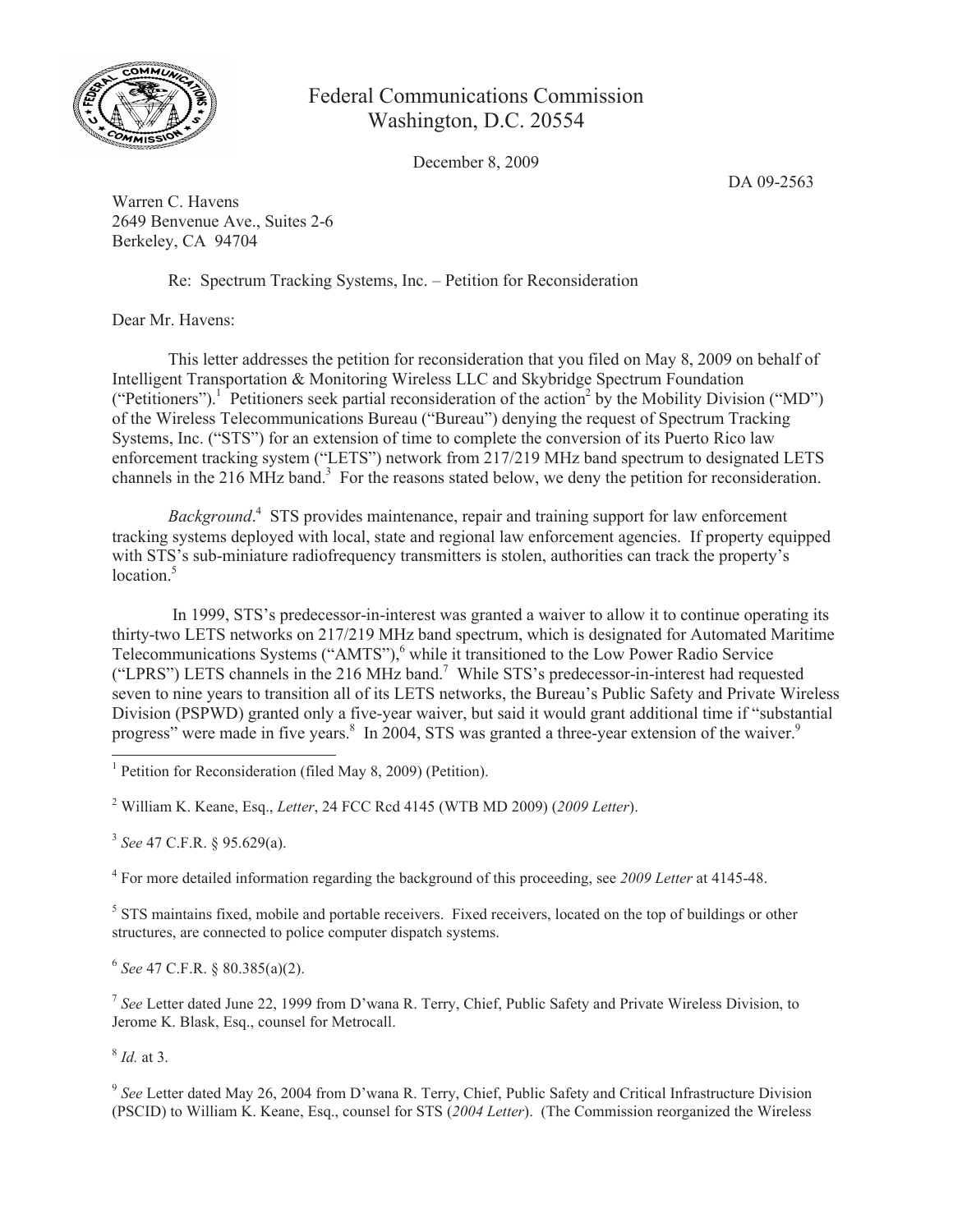In 2004 and 2005, the Commission auctioned 217/219 MHz AMTS geographic licenses. Prospective bidders were advised that the LETS operations were authorized on the AMTS spectrum on a primary basis until 2007.<sup>10</sup>

In 2007, STS requested an additional three years to transition its remaining 217/219 MHz operations to the 216 MHz band, but MD granted only an eighteen-month extension, to January 1, 2009.<sup>11</sup> MD also stated that it did not anticipate granting any further extensions, and that any such requests should be accompanied by evidence of consent by the affected AMTS geographic licensee(s).<sup>12</sup>

On December 22, 2008, STS requested a nine-month further extension of time to conform its Puerto Rico operations to the Commission rules. Petitioners and related parties, who are the AMTS geographic licensees in Puerto Rico, opposed the extension request, arguing that allowing STS to continue using the 217/219 MHz spectrum would interfere with planned operations and would constitute a taking of spectrum rights. On April 8, 2009, MD denied the extension request, concluding that STS had already been given ample time to transition its Puerto Rico operations to LPRS channels.<sup>13</sup> However, "[g]iven the valuable public safety benefits that STS's LETS network provides," MD did not require an immediate shutdown of STS's Puerto Rico operations.<sup>14</sup> Rather, MD gave STS sixty days to terminate its Puerto Rico operations or bring them into compliance with the Commission's rules.<sup>15</sup> On June 11, 2009, STS advised the Commission that it had terminated its Puerto Rico operations in compliance with MD's decision.<sup>16</sup>

*Discussion*. In their petition for reconsideration, Petitioners state that they "do not disagree with the Order's decision that STS must go off of the air and no longer continue its operations under the License with no further opportunity to extend,"<sup>17</sup> but they "ask that the bases stated for the decision . . . to

Telecommunications Bureau effective November 13, 2003, and PSCID assumed the relevant duties of PSPWD. *See* Reorganization of the Wireless Telecommunications Bureau, *Order*, 18 FCC Rcd 25414, 25414 ¶ 2 (2003).) PSCID noted that STS had transitioned fifteen of its thirty-two metropolitan area LETS channels operating on 217/219 MHz spectrum during the initial five-year term, and concluded that STS's efforts constituted "substantial progress" toward complete transition to the LPRS channels. *2004 Letter* at 3.

<sup>10</sup> See Automated Maritime Telecommunications Systems Spectrum Auction Scheduled for September 15, 2004, *Public Notice*, 19 FCC Rcd 9518, 9528 (WTB 2004); Auction of Automated Maritime Telecommunications System Licenses Scheduled for August 3, 2005, *Public Notice*, 20 FCC Rcd 7811, 7821 (WTB 2005).

<sup>11</sup> See Letter dated June 19, 2007 from Scot Stone, Deputy Chief, Mobility Division, to William K. Keane, Esq., counsel for STS (*2007 Letter*). (Pursuant to a reorganization effective September 25, 2006, certain duties of PSCID were assumed by MD. *See* Establishment of the Public Safety and Homeland Security Bureau, *Order*, 21 FCC Rcd 10867 (2006).) MD concluded that STS had not made "substantial progress" during the previous three-year extension. *2007 Letter* at 3.

<sup>12</sup> *2007 Letter* at 4.

<sup>13</sup> *2009 Letter*, 24 FCC Rcd at 4148.

 $^{14}$  *Id.* 

<sup>15</sup> *Id.*

<sup>16</sup> See Electronic mail dated June 11, 2009 from Ken Keane to Scot Stone.

 $17$  Petition at 1.